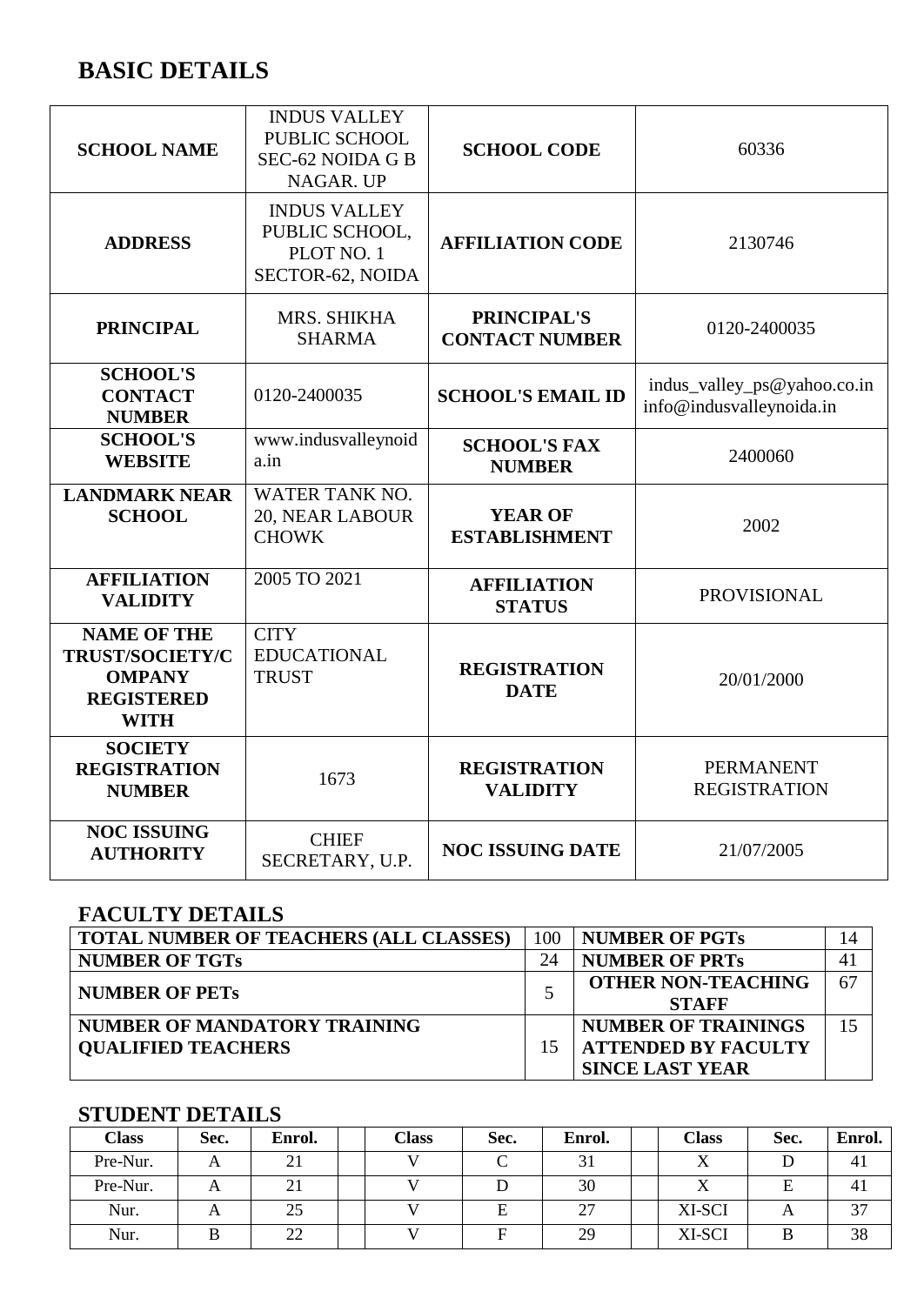| K.G.                    | $\mathbf{A}$   | 18 | VI          | $\mathbf{A}$ | 35 | XI-SCI  | $\mathsf{C}$ | 35 |
|-------------------------|----------------|----|-------------|--------------|----|---------|--------------|----|
| K.G.                    | $\, {\bf B}$   | 26 | VI          | $\mathbf{B}$ | 30 | XI-COM  | D            | 40 |
| K.G.                    | $\overline{C}$ | 15 | VI          | $\mathsf{C}$ | 30 | XI-HUM  | E            | 26 |
| $\overline{I}$          | $\mathbf{A}$   | 28 | VI          | D            | 32 | XII-SCI | $\mathbf{A}$ | 39 |
| $\overline{I}$          | $\mathbf{B}$   | 30 | VI          | ${\bf E}$    | 34 | XII-SCI | $\mathbf{B}$ | 38 |
| $\bf I$                 | $\mathsf{C}$   | 27 | VI          | $\mathbf{F}$ | 33 | XII-COM | $\mathbf C$  | 35 |
| $\mathbf I$             | $\mathbf D$    | 27 | VII         | $\mathbf{A}$ | 36 | XII-HUM | D            | 24 |
| $\rm II$                | $\mathbf{A}$   | 30 | VII         | $\mathbf{B}$ | 34 |         |              |    |
| $\rm II$                | $\mathbf{B}$   | 28 | VII         | $\mathbf{C}$ | 37 |         |              |    |
| $\rm II$                | $\mathbf{C}$   | 32 | VII         | $\mathbf{D}$ | 37 |         |              |    |
| $\rm II$                | $\mathbf D$    | 29 | VII         | ${\bf E}$    | 36 |         |              |    |
| III                     | $\mathbf{A}$   | 32 | <b>VIII</b> | $\mathbf{A}$ | 29 |         |              |    |
| $\rm III$               | $\bf{B}$       | 34 | <b>VIII</b> | $\mathbf{B}$ | 33 |         |              |    |
| III                     | $\mathsf{C}$   | 34 | VIII        | $\mathbf C$  | 34 |         |              |    |
| $\rm III$               | $\mathbf D$    | 31 | VIII        | $\mathbf D$  | 29 |         |              |    |
| III                     | ${\bf E}$      | 31 | VIII        | E            | 32 |         |              |    |
| IV                      | $\mathbf{A}$   | 31 | IX          | $\mathbf{A}$ | 40 |         |              |    |
| IV                      | $\, {\bf B}$   | 30 | IX          | $\mathbf{B}$ | 38 |         |              |    |
| IV                      | $\mathsf{C}$   | 31 | IX          | $\mathbf C$  | 38 |         |              |    |
| IV                      | $\mathbf{D}$   | 30 | IX          | D            | 37 |         |              |    |
| IV                      | ${\bf E}$      | 30 | X           | $\mathbf{A}$ | 42 |         |              |    |
| $\mathbf V$             | $\mathbf{A}$   | 30 | $\mathbf X$ | $\mathbf{B}$ | 41 |         |              |    |
| $\overline{\mathbf{V}}$ | $\bf{B}$       | 29 | X           | $\mathbf C$  | 41 |         |              |    |

#### **ACADEMIC DETAILS**

| <b>SUBJECTS OFFERED FOR CLASS</b> | SUBJECTS OFFERED FOR CLASS 11 <sup>th</sup> AND 12 <sup>th</sup> |  |  |  |  |
|-----------------------------------|------------------------------------------------------------------|--|--|--|--|
| 10                                |                                                                  |  |  |  |  |
| 041---MATHEMATICS                 | <b>Science Stream</b>                                            |  |  |  |  |
| 085---HINDI COURSE-B              | Compulsory subjects:                                             |  |  |  |  |
| 086---SCIENCE                     | a) English b) Physics c) Chemistry                               |  |  |  |  |
| 087---SOCIAL SCIENCE              | Optional subjects: (Select any two)                              |  |  |  |  |
| 101---ENGLISH COMM.               | a) Mathematics<br>b) Biology/Economics/Geography                 |  |  |  |  |
| 122---COMM. SANSKRIT              | c) Computer Sci./Psychology d) Physical Education (6th Sub.)     |  |  |  |  |
| 000--- FRENCH                     | <b>Commerce Stream</b>                                           |  |  |  |  |
| 165 --- COMPUTER-FIT              | Compulsory subjects:                                             |  |  |  |  |
|                                   | a) English b) Accountancy c) Business Studies                    |  |  |  |  |
|                                   | d) Economics                                                     |  |  |  |  |
|                                   | Optional subjects: (Select any two)                              |  |  |  |  |
|                                   | a) Mathematics b) Computer Science c) Physical Education d)      |  |  |  |  |
|                                   | Psychology                                                       |  |  |  |  |
|                                   | <b>Humanities Stream</b>                                         |  |  |  |  |
|                                   | a) English b) History c) Political Science                       |  |  |  |  |
|                                   | <b>Optional subjects:- (Select any two)</b>                      |  |  |  |  |
|                                   | a) Economics/Psychology                                          |  |  |  |  |
|                                   | b) Computer Science/Mathematics/Physical Education/Geography     |  |  |  |  |

#### **INFRASTRUCTURE DETAILS**

| <b>TOTAL NUMBER OF SITES OF</b><br><b>SCHOOL</b>       |       | <b>TOTAL NUMBER OF BUILDING</b><br><b>BLOCKS</b> |  |
|--------------------------------------------------------|-------|--------------------------------------------------|--|
| <b>TOTAL AREA OF SCHOOL IN</b><br><b>SOUARE METRES</b> | 16187 | <b>TOTAL NUMBER OF</b><br>PLAYGROUNDS            |  |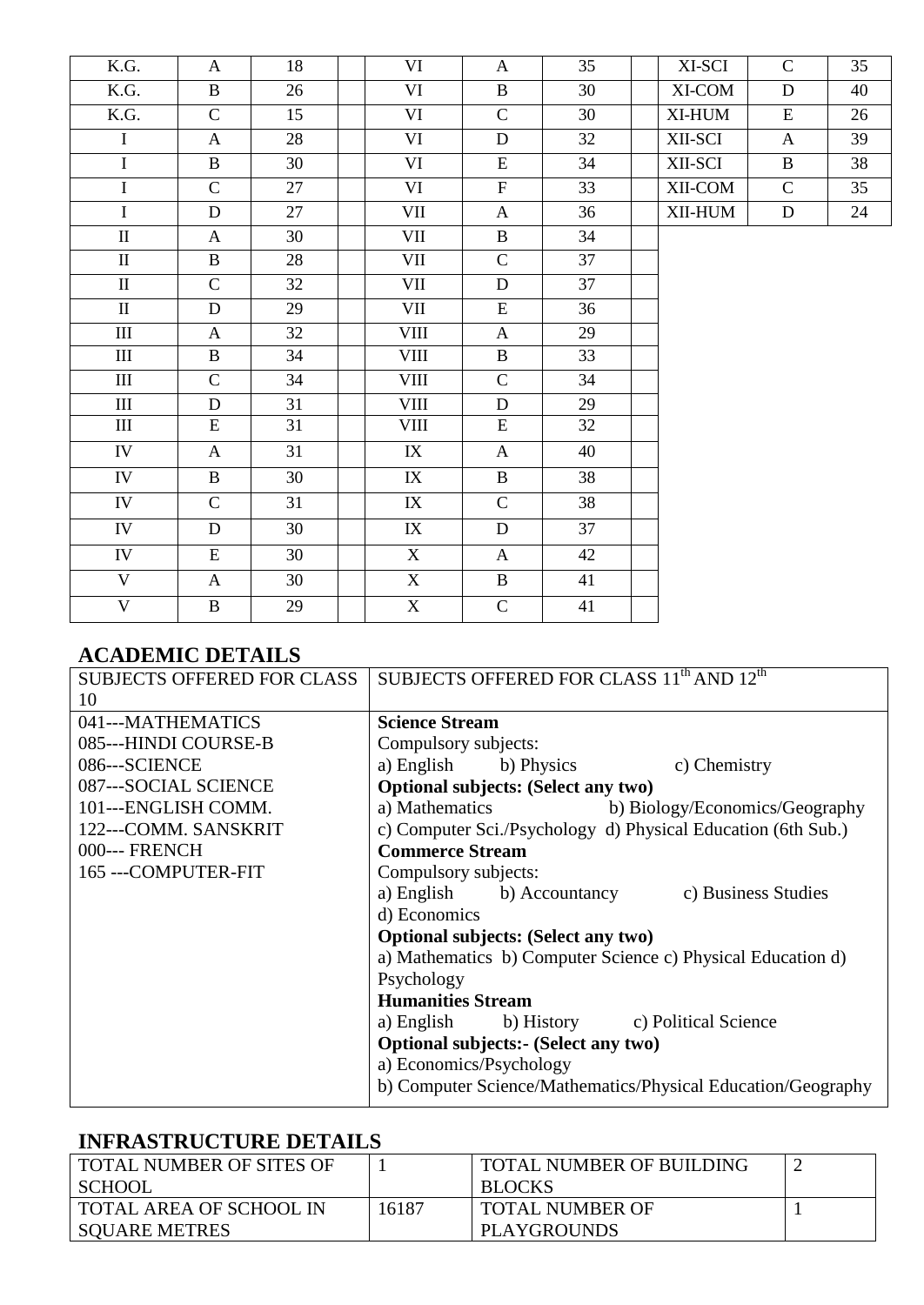| TOTAL AREA OF PLAYGROUND                       | 8093           | TOTAL NUMBER OF ROOMS                                | 125            |
|------------------------------------------------|----------------|------------------------------------------------------|----------------|
| IN SQUARE METRES                               |                |                                                      |                |
| TOTAL NUMBER OF SMALL-<br><b>SIZED ROOMS</b>   | 29             | <b>TOTAL NUMBER OF MEDIUM-</b><br><b>SIZED ROOMS</b> | 84             |
| TOTAL NUMBER OF LARGE-                         | 12             | TOTAL NUMBER OF MALE REST                            | $\overline{4}$ |
| <b>SIZED ROOMS</b>                             |                | <b>ROOM</b>                                          |                |
| <b>TOTAL NUMBER OF FEMALE</b>                  | $\overline{4}$ | <b>NUMBER OF GIRLS' TOILET</b>                       | 42             |
| <b>REST ROOM</b>                               |                |                                                      |                |
| <b>NUMBER OF BOYS' TOILET</b>                  | 43             | <b>NUMBER OF TOILETS FOR</b>                         | $\overline{0}$ |
|                                                |                | DIFFERENTLY ABLED PERSONS                            |                |
| NUMBER OF WASHROOMS FOR                        | $\overline{3}$ | NUMBER OF WASHROOMS FOR                              | $\overline{3}$ |
| <b>FEMALE STAFF</b>                            |                | <b>MALE STAFF</b>                                    |                |
| TOTAL NUMBER OF LIBRARIES                      | $\overline{2}$ | NUMBER OF LABORATORIES                               | $\overline{7}$ |
| TOTAL NUMBER OF STUDENT                        | $\mathbf{1}$   | <b>TOTAL NUMBER OF STAFF</b>                         | $\mathbf{1}$   |
| <b>CANTEENS</b>                                |                | <b>CANTEENS</b>                                      |                |
| <b>NUMBER OF WATER</b>                         | $\mathbf{1}$   | <b>NUMBER OF AUDITORIUMS</b>                         | $\mathbf{1}$   |
| <b>PURIFIERS/ROS</b>                           |                |                                                      |                |
| <b>NUMBER OF LIFTS/ELEVATORS</b>               | $\overline{0}$ | <b>NUMBER OF DIGITAL</b>                             | 63             |
|                                                |                | <b>CLASSROOMS</b>                                    |                |
| DOES THE SCHOOL HAS                            | NO             | DOES THE SCHOOL HAS GUARDS                           | <b>YES</b>     |
| <b>HOSTEL FACILITY</b>                         |                | <b>EMPLOYED FOR SAFETY</b>                           |                |
| DOES THE SCHOOL HAS FIRE                       | <b>YES</b>     | DOES THE SCHOOL HAS                                  | <b>YES</b>     |
| <b>EXTINGUISHERS</b>                           |                | <b>SPRINKLERS</b>                                    |                |
| DOES THE SCHOOL HAS CCTV                       | <b>YES</b>     | IS THE SCHOOL EXAMINATION                            | <b>YES</b>     |
| <b>CAMERAS INSTALLED?</b>                      |                | <b>CENTER OF CBSE?</b>                               |                |
| <b>TOTAL NUMBER OF</b>                         | 72             | DOES THE SCHOOL HAS WEB                              | <b>YES</b>     |
| <b>COMPUTERS IN ALL</b>                        |                | <b>SERVERS</b>                                       |                |
| <b>COMPUTER LAB</b>                            |                |                                                      |                |
| DOES THE SCHOOL HAS A                          | <b>YES</b>     | IS YOUR SCHOOL BARRIER FREE/                         | <b>YES</b>     |
| <b>BOUNDARY WALL?</b>                          |                | <b>HAS RAMPS?</b>                                    |                |
| DOES THE SCHOOL HAS CLINIC                     | <b>YES</b>     | DOES THE SCHOOL HAS A                                | N <sub>O</sub> |
| FACILITY?                                      |                | <b>STRONG ROOM?</b>                                  |                |
| DOES THE SCHOOL HAS A                          | N <sub>O</sub> | IS YOUR SCHOOL WI-FI                                 | <b>YES</b>     |
| <b>GYMNASIUM?</b>                              |                | <b>ENABLED?</b>                                      |                |
| PROVISION OF WEB BASED                         | <b>YES</b>     | DOES THE SCHOOL HAS FIRE                             | <b>YES</b>     |
| <b>LEARNING PROGRAMS?</b>                      |                | <b>ALARMS?</b>                                       |                |
| DOES THE SCHOOL HAS                            | <b>YES</b>     | DOES THE SCHOOL HAS INDOOR                           | <b>YES</b>     |
| <b>SPORTS FACILITY?</b>                        |                | <b>GAMES FACILITY?</b>                               |                |
| DOES THE SCHOOL HAS A<br><b>SWIMMING POOL?</b> | NO             | DOES THE SCHOOL HAS<br>DANCE/MUSIC FACILITY?         | <b>YES</b>     |
| TOTAL NUMBER OF BUSES                          | 15             | <b>TOTAL NUMBER OF BUSES</b>                         | 18             |
| <b>OWNED</b>                                   |                | <b>HIRED</b>                                         |                |
| <b>TOTAL NUMBER OF</b>                         | $\overline{2}$ | <b>TOTAL NUMBER OF DRIVERS</b>                       | 19             |
| <b>VANS/MATADORS</b>                           |                |                                                      |                |
| <b>NUMBER OF FEMALE</b>                        | 20             | NUMBER OF ACTIVITY ROOMS                             | $\overline{7}$ |
| ATTENDANTS FOR BUS DUTY                        |                |                                                      |                |
| <b>NAME OF TRANSPORT</b>                       | MR.            | <b>TRANSPORT COORDINATOR</b>                         | 9717297        |
| <b>COORDINATOR</b>                             | <b>GYAN</b>    | <b>CONTACT</b>                                       | 103            |
|                                                | <b>SINGH</b>   |                                                      |                |

### **LOCATION DETAILS**

| <b>NEAREST</b>      | <b>BANK OF INDIA</b> | DISTANCE OF BANK FROM SCHOOL |  |
|---------------------|----------------------|------------------------------|--|
| <b>NATIONALISED</b> |                      | <b>IN KM</b>                 |  |
| BANK                |                      |                              |  |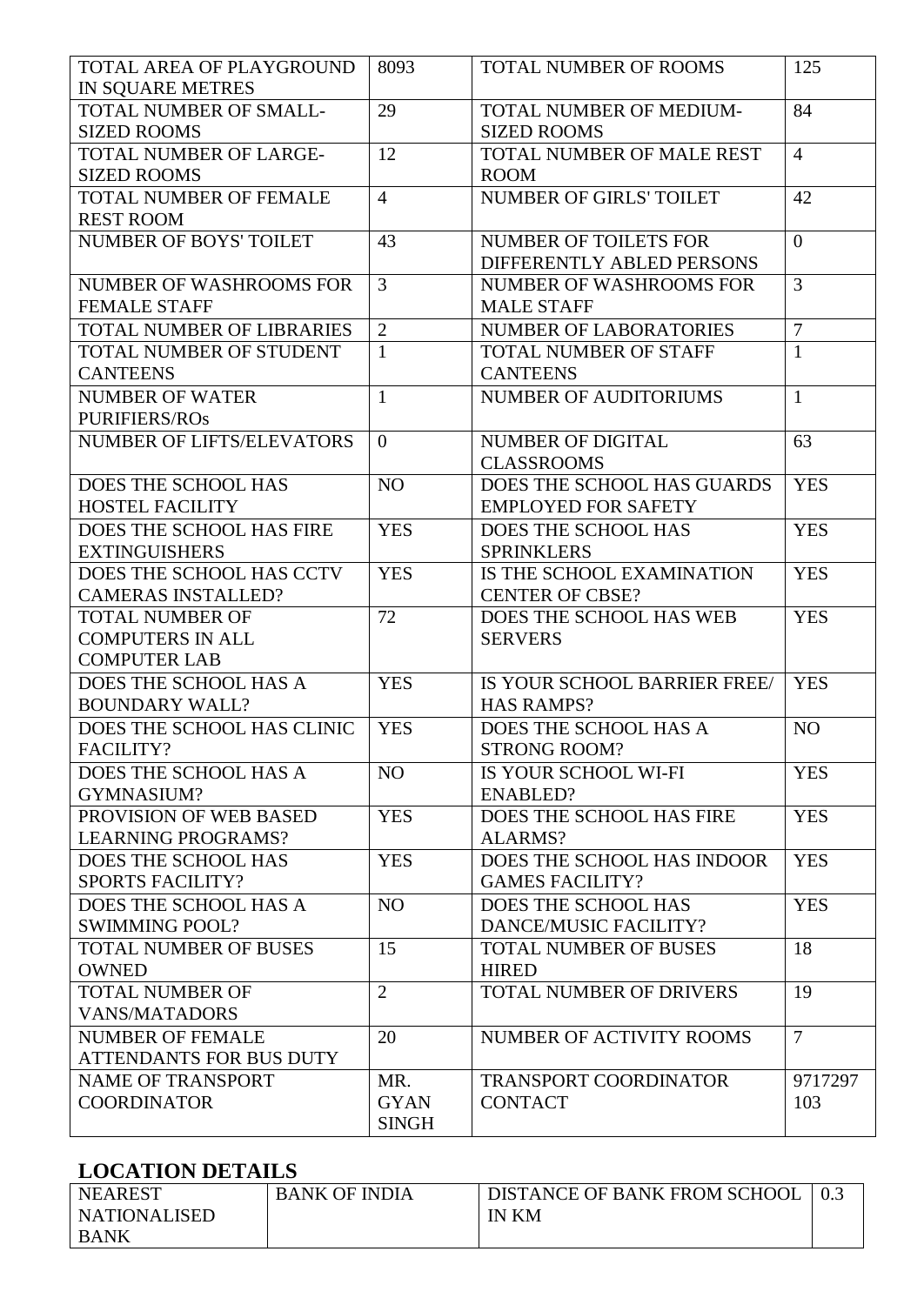| <b>NEAREST BUS</b>      | <b>ANADN VIHAR</b>     | <b>DISTANCE OF BUS TERMINAL</b>    | 6   |
|-------------------------|------------------------|------------------------------------|-----|
| <b>STATION</b>          |                        | <b>FROM SCHOOL IN KM</b>           |     |
| NEAREST RAILWAY         | <b>ANAND VIHAR</b>     | <b>DISTANCE OF RAILWAY STATION</b> | 6   |
| <b>STATION</b>          |                        | FROM SCHOOL IN KM                  |     |
| <b>NEAREST AIRPORT</b>  | <b>INDIRA GANDHI</b>   | <b>DISTANCE OF AIRPORT FROM</b>    | 31  |
|                         | <b>INTERNATIONAL</b>   | <b>SCHOOL IN KM</b>                |     |
|                         | <b>AIRPORT</b>         |                                    |     |
| <b>NEAREST HOSPITAL</b> | <b>FORTIS HOSPITAL</b> | DISTANCE OF HOSPITAL FROM          | 1.5 |
|                         |                        | <b>SCHOOL IN KM</b>                |     |
| <b>NEAREST POLICE</b>   | <b>SECTOR 58</b>       | DISTANCE OF POLICE STATION         | 4   |
| <b>STATION</b>          |                        | <b>FROM SCHOOL IN KM</b>           |     |
| <b>NEAREST METRO</b>    | SECTOR-62              | <b>DISTANCE OF METRO FROM</b>      |     |
| <b>STATION</b>          |                        | <b>SCHOOL IN KM</b>                |     |

| S.No. | Member's name             | <b>Designation</b>    | <b>Occupation</b> |
|-------|---------------------------|-----------------------|-------------------|
| 1.    | Mr. Vishal Singh          | Chairman              | <b>Business</b>   |
| 2.    | Mr. Rajat Yadav           | Member                | <b>Business</b>   |
| 3.    | Ms. Shikha Sharma         | Ex. Officio Secretary | Principal         |
| 4.    | Ms. Michelle Singh        | Member                | <b>Business</b>   |
| 5.    | Ms. Niharika Singh        | Member                | <b>Business</b>   |
| 6.    | Ms. Sunita Aul            | Member                | Teacher           |
| 7.    | Ms. Jessy K.S.            | Member                | Teacher           |
| 8.    | Ms. Bhasha Joshi          | Member                | parent            |
| 9.    | Mr. Mukesh Chandra Sharma | Member                | Parent            |
| 10.   | Mr. A.K. Gautam           | Member                | Principal         |
| 11.   | Mr. Mukesh Kumar Garg     | Member                | Principal         |
| 12.   | Mr. Pramod Kumar          | Member                | Principal         |
| 13.   | Ms. Anuradha Sharma       | Member                | Principal         |

| AREA OF THE SCHOOL CAMPUS                                                                                                                                                                                                                      |                                                                                                                                                                                                                                                                                                                                                                                                                                                                                                                                                                                                                                                                                                                                                                                                                                                                           |
|------------------------------------------------------------------------------------------------------------------------------------------------------------------------------------------------------------------------------------------------|---------------------------------------------------------------------------------------------------------------------------------------------------------------------------------------------------------------------------------------------------------------------------------------------------------------------------------------------------------------------------------------------------------------------------------------------------------------------------------------------------------------------------------------------------------------------------------------------------------------------------------------------------------------------------------------------------------------------------------------------------------------------------------------------------------------------------------------------------------------------------|
| (i) In Acres<br>(ii) In Sq. Mts<br>(iii) Built up area (Sq. Mts)<br>(iv) Area of playground<br>in Sq mts<br>(v) Other Facilities<br>(i) Indoor Games<br>(ii) Dance room<br>(iii) Gymnasium<br>(iv) Music Rooms<br>(v) Health & Medical Checkup | $\overline{\mathbf{4}}$<br>16187.42<br>12004.12<br>8093<br>Lawn Tennis Court, Cricket, Volley ball<br>Yes - Table Tennis<br>Yes<br>Yes<br>Yes<br>Yes                                                                                                                                                                                                                                                                                                                                                                                                                                                                                                                                                                                                                                                                                                                      |
| <b>TRANSPORT FACILITY</b>                                                                                                                                                                                                                      | All the Adjoining Areas                                                                                                                                                                                                                                                                                                                                                                                                                                                                                                                                                                                                                                                                                                                                                                                                                                                   |
|                                                                                                                                                                                                                                                | Noida:- Labour Chowk, Rajat Vihar, Sec.-58, 62, Khora (Pusta)<br>Noida:- Sec-11, 12, 22, 23, 24, 33, 34, 52, 53, 55, 56, 57, 61, 71, Mamura.<br>Ghaziabad:- Vaishali Sec-1 to 5, Indrapuram, Lumbini Appts, Semant Vihar.<br>Noida:- Sec-5 (Harola), 14, 15, 19, 20, 25 to 31, 36, 37, 39, 40, 41, 42, 44, 45,<br>48, 50, 51, 65, 72, Barola, Chijjarsi, Behlolpur.<br>Ghaziabad:- Pratap Vihar, Kaushambi, Vasundhara- Sec-1 to 17, Vaishali-<br>Sec-6 to 9.<br>Noida:- Sec 76,77, 78, Silicon city, Noida Extn. Kesar Garden, Sec-119 to 122,<br>Crossing Republik, Mohan Nagar. Gaur City I, II. Cherry County (Noida Extn)<br><b>Eco Village-2</b><br>Delhi:- Kondli, Mayur Vihar-II & III.<br>Noida:- Bhangel, Sec-82, 93,100, Steller Jeevan, Ecovillage I<br>Delhi:- Jasola Vihar shaheen bagh<br>Ghaziabad:- Panchwati Colony, Raj Nagar Extn., Mehrauli, Bamheta |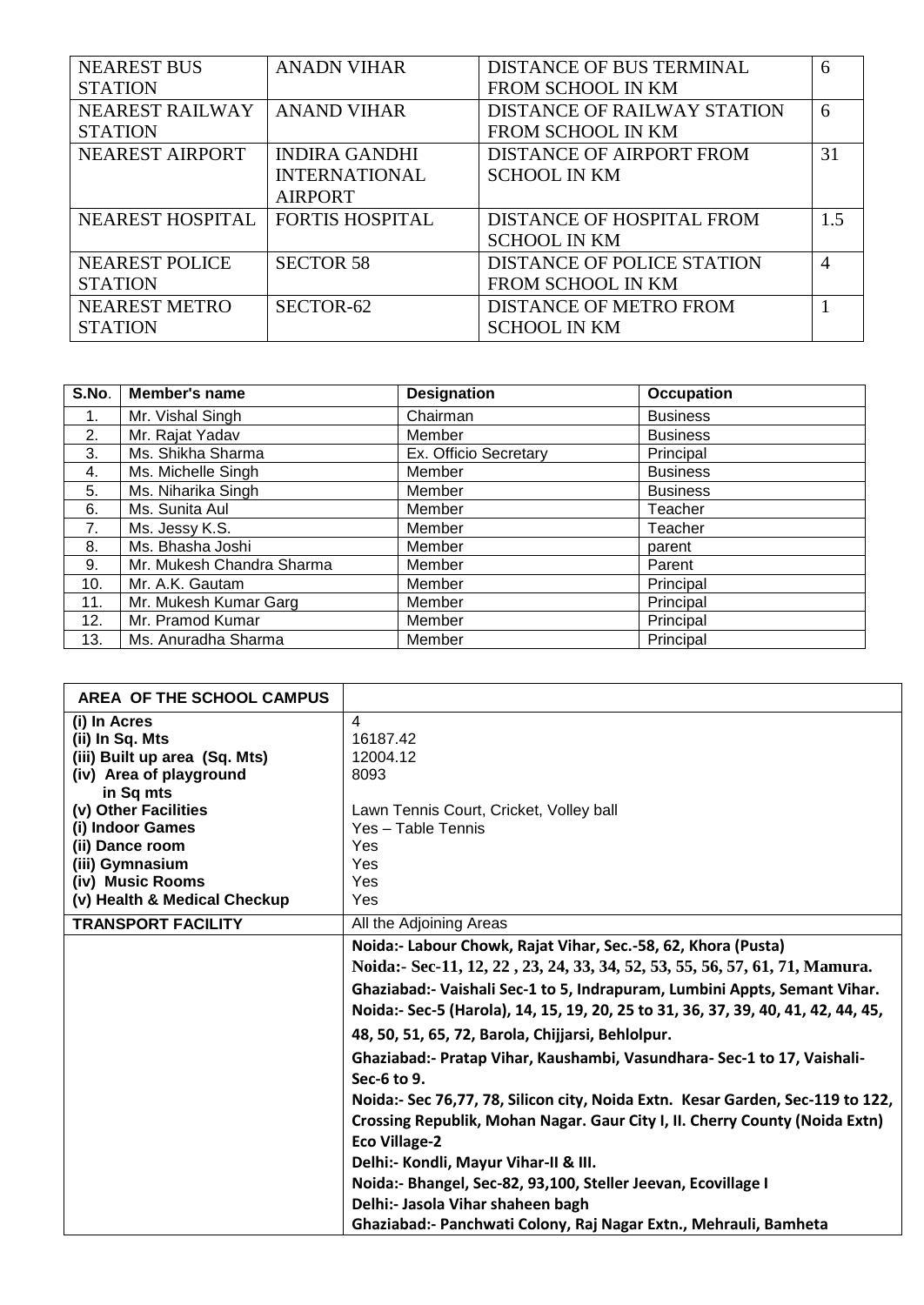#### **11. PARTICULARS OF TEACHING STAFF:**

| S.No.          | <b>Name</b>                                         | <b>DOB</b>                    | <b>Designation</b>       | Trained/<br><b>Untrained</b> | Probation/<br><b>Confirmed</b> |
|----------------|-----------------------------------------------------|-------------------------------|--------------------------|------------------------------|--------------------------------|
| 1              | MS. SHIKHA SHARMA                                   | 03 APRIL, 1974                | <b>PRINCIPAL</b>         | <b>Trained</b>               | Confirmed                      |
| $\overline{c}$ | <b>MS.ANJALI TANDON</b>                             | 11 MAY, 1978                  | <b>SR. COORDINATOR</b>   | Trained                      | Confirmed                      |
| 3              | <b>MS.BINNY SHARMA</b>                              | 21 MARCH, 1983                | <b>COORDINATOR</b>       | Trained                      | Confirmed                      |
| 4              | MS. K.RAKSHITHA GANESH                              | 15 AUG, 1991                  | PGT (Counsellor)         | Trained                      | Confirmed                      |
| 5              | MS.JESSY K.S                                        | 10 FEB, 1963                  | <b>PGT</b>               | <b>Trained</b>               | Confirmed                      |
| 6              | <b>MS.NEHA OJHA</b>                                 | 03 FEB 1989                   | <b>PGT</b>               | Trained                      | Confirmed                      |
| $\overline{7}$ | <b>MS.SUNITA AUL</b>                                | 23 APRIL, 1982                | <b>PGT</b>               | <b>Trained</b>               | Confirmed                      |
| 8              | MR. MOHIT PRATAP SINGH                              | 11 JULY, 1986                 | <b>PGT</b>               | <b>Trained</b>               | Confirmed                      |
| $\overline{9}$ | MS.DEEPALI AGARWAL                                  | 30 AUG, 1974                  | <b>PGT</b>               | Trained                      | Confirmed                      |
| 10             | <b>MR.HEMANT SHARMA</b>                             | 15 JUNE 1986                  | <b>PGT</b>               | Trained                      | On Probation                   |
| 11             | <b>MS.SWATHEE GOVIL</b>                             | 28 OCT, 1985                  | <b>PGT</b>               | <b>Trained</b>               | Confirmed                      |
| 12             | <b>MS. NAMITA SINGH</b>                             | 11 OCT, 1972                  | <b>PGT</b>               | Trained                      | Confirmed                      |
| 16             | <b>MS. TINA TYAGI</b>                               | 01 MAY 1984                   | <b>PGT</b>               | Trained                      | Confirmed                      |
| 17             | MR. MANOJ MITRA                                     | 08 JULY 1975                  | <b>PGT</b>               | Trained                      | Confirmed                      |
| 18             | <b>MS. PRIYANKA</b>                                 | 25 MAY, 1994                  | <b>PET</b>               | Trained                      | Confirmed                      |
| 19             | MS. SATYA VANI MALLIPUDI                            | 28 MAY, 1970                  | <b>TGT</b>               | <b>Trained</b>               | Confirmed                      |
| 20             | MS.NEETU TYAGI                                      | 07 JAN, 1979                  | <b>TGT</b>               | <b>Trained</b>               | Confirmed                      |
| 21             | MS.SARMISTHA MAHAPATRA                              | 29 MAY, 1972                  | <b>TGT</b>               | Trained                      | Confirmed                      |
| 22             |                                                     |                               | <b>TGT</b>               | <b>Trained</b>               | On Probation                   |
| 23             | <b>MS.CHARU VIRMANI</b>                             | 20 MARCH, 1984                | <b>TGT</b>               |                              | Confirmed                      |
| 24             | <b>MS.RASHMI SHARMA</b><br>DR. DULARI CHAWLA        | 10 JUNE.1977<br>22 JULY, 1975 | <b>TGT</b>               | <b>Trained</b><br>Trained    | On Probation                   |
| 25             | <b>MS.BANDANA ROY</b>                               | 12 AUG 1976                   | <b>TGT</b>               | Trained                      | Confirmed                      |
| 26             | <b>MS.DAMYANTI NEGI</b>                             | 22 NOV, 1972                  | <b>TGT</b>               | <b>Trained</b>               | Confirmed                      |
| 27             | MS.VANDANA SHARMA                                   | 22AUG, 1981                   | <b>TGT</b>               | Trained                      | Confirmed                      |
| 28             | <b>MS.SHALINI SHARMA</b>                            | 23 JULY, 1979                 | <b>TGT</b>               | Trained                      | Confirmed                      |
| 29             | <b>MS.NEHA BANSAL</b>                               | 07 MARCH, 1985                | <b>TGT</b>               | <b>Trained</b>               | Confirmed                      |
| 30             | MR.D.D.SHAHSTRI                                     | 11 FEB, 1953                  | <b>TGT</b>               | <b>Trained</b>               | Confirmed                      |
| 31             |                                                     |                               |                          | <b>Trained</b>               | On Probation                   |
| 32             | <b>MS.POONAM BHATI</b>                              | 12 FEB, 1983                  | <b>TGT</b>               | Trained                      | Confirmed                      |
| 33             | <b>MS.NIKITA MISHRA</b><br><b>MS.RACHNA SAKHUJA</b> | 11 AUG, 1973<br>5 JAN, 1975   | <b>TGT</b><br><b>TGT</b> | Trained                      | Confirmed                      |
| 34             | <b>MS.SHALINI BHARGAVA</b>                          | 30 OCT, 1974                  | <b>TGT</b>               | <b>Trained</b>               | Confirmed                      |
| 35             | <b>MS.MANISHA BAIJAL</b>                            | 28 APRIL, 1964                | <b>TGT</b>               | Trained                      | Confirmed                      |
| 36             | <b>MS.ALPANA SINGH</b>                              | 19 DEC, 1978                  | <b>TGT</b>               | <b>Trained</b>               | Confirmed                      |
| 37             | <b>MS.MANI SHARMA</b>                               | 3 MAY, 1982                   | <b>TGT</b>               | Trained                      | Confirmed                      |
| 38             | MS. SEEMA YADAV                                     | 28 JULY 1985                  | <b>TGT</b>               | Trained                      | Confirmed                      |
| 39             | <b>MS. NEHA SHARMA</b>                              | 05 MARCH, 1983                | <b>TGT</b>               | <b>Trained</b>               | Confirmed                      |
| 40             | <b>MR.SACHIN RATHI</b>                              | 2 JUNE, 1989                  | <b>TGT</b>               | <b>Trained</b>               | Confirmed                      |
| 41             | <b>MS.SHEETAL SHAH</b>                              | 25 JULY, 1989                 | <b>PRT</b>               | <b>Trained</b>               | Confirmed                      |
| 42             | <b>MS. GAYATRI SINGH</b>                            | 06 JUNE, 1980                 | <b>PRT</b>               | <b>Trained</b>               | Confirmed                      |
| 43             | <b>MS. MONIKA ROOPRAI</b>                           | 31 AUG, 1980                  | <b>PRT</b>               | <b>Trained</b>               | Confirmed                      |
| 44             | <b>MS.HIMANI BARTHWAL</b>                           | 19 JAN, 1987                  | <b>PRT</b>               | <b>Trained</b>               | Confirmed                      |
| 45             | MS.AMRITA RAMANATHAN                                | 20 MAR, 1991                  | <b>PRT</b>               | <b>Trained</b>               | Confirmed                      |
| 46             | <b>MS.SHIVANI MATHUR</b>                            | 22 NOV, 1972                  | <b>PRT</b>               | <b>Trained</b>               | Confirmed                      |
| 47             | <b>MS.NEELAM GUPTA</b>                              | 4 OCT, 1970                   | <b>PRT</b>               | <b>Trained</b>               | Confirmed                      |
| 48             | <b>MS.NEHA GUPTA</b>                                | 30 JULY, 1984                 | <b>PRT</b>               | <b>Trained</b>               | Confirmed                      |
| 49             | <b>MS. SUSHMA KUMAR</b>                             | 10 FEB, 1984                  | <b>PRT</b>               | <b>Trained</b>               | Confirmed                      |
| 50             | <b>MS.BHUPINDER KAUR</b>                            | 15 MAY, 1987                  | <b>PRT</b>               | <b>Trained</b>               | Confirmed                      |
| 51             | MS.NEETIKA AGRAWAL                                  | 22 OCT, 1991                  | <b>PRT</b>               | <b>Trained</b>               | Confirmed                      |
| 52             | MS.PURBA BHATTACHARYYA                              | 16 DEC, 1977                  | <b>PRT</b>               | <b>Trained</b>               | Confirmed                      |
| 53             | <b>MS.SHWETA VERMA</b>                              | 30 SEPT, 1980                 | <b>PRT</b>               | <b>Trained</b>               | Confirmed                      |
| 54             | <b>MS.FARHA MASOOD</b>                              | 16 DEC, 1983                  | <b>PRT</b>               | <b>Trained</b>               | Confirmed                      |
| 55             | <b>MS.ANURADHA KUMARI</b>                           | 6 OCT, 1981                   | <b>PRT</b>               | <b>Trained</b>               | Confirmed                      |
| 56             | <b>MS.DIMPAL SHARMA</b>                             | 15 APRIL, 1974                | <b>PRT</b>               | <b>Trained</b>               | Confirmed                      |
| 57             | MS.RUPA CHATTOPADHAY                                | 25 APRIL, 1967                | <b>PRT</b>               | <b>Trained</b>               | Confirmed                      |
| 58             | <b>MS.MAHIMA CHAWLA</b>                             | 7 JAN, 1983                   | <b>PRT</b>               | <b>Trained</b>               | Confirmed                      |
| 59             | <b>MS.VISHNUPRIYA</b>                               | 28AUG, 1979                   | <b>PRT</b>               | <b>Trained</b>               | Confirmed                      |
| 60             | <b>MS.MANISHA BHAMBRI</b>                           | 22 SEPT, 1976                 | <b>PRT</b>               | Trained                      | Confirmed                      |
| 61             | <b>MS.SONI MEHROTRA</b>                             | 10 JUNE, 1973                 | <b>PRT</b>               | Trained                      | Confirmed                      |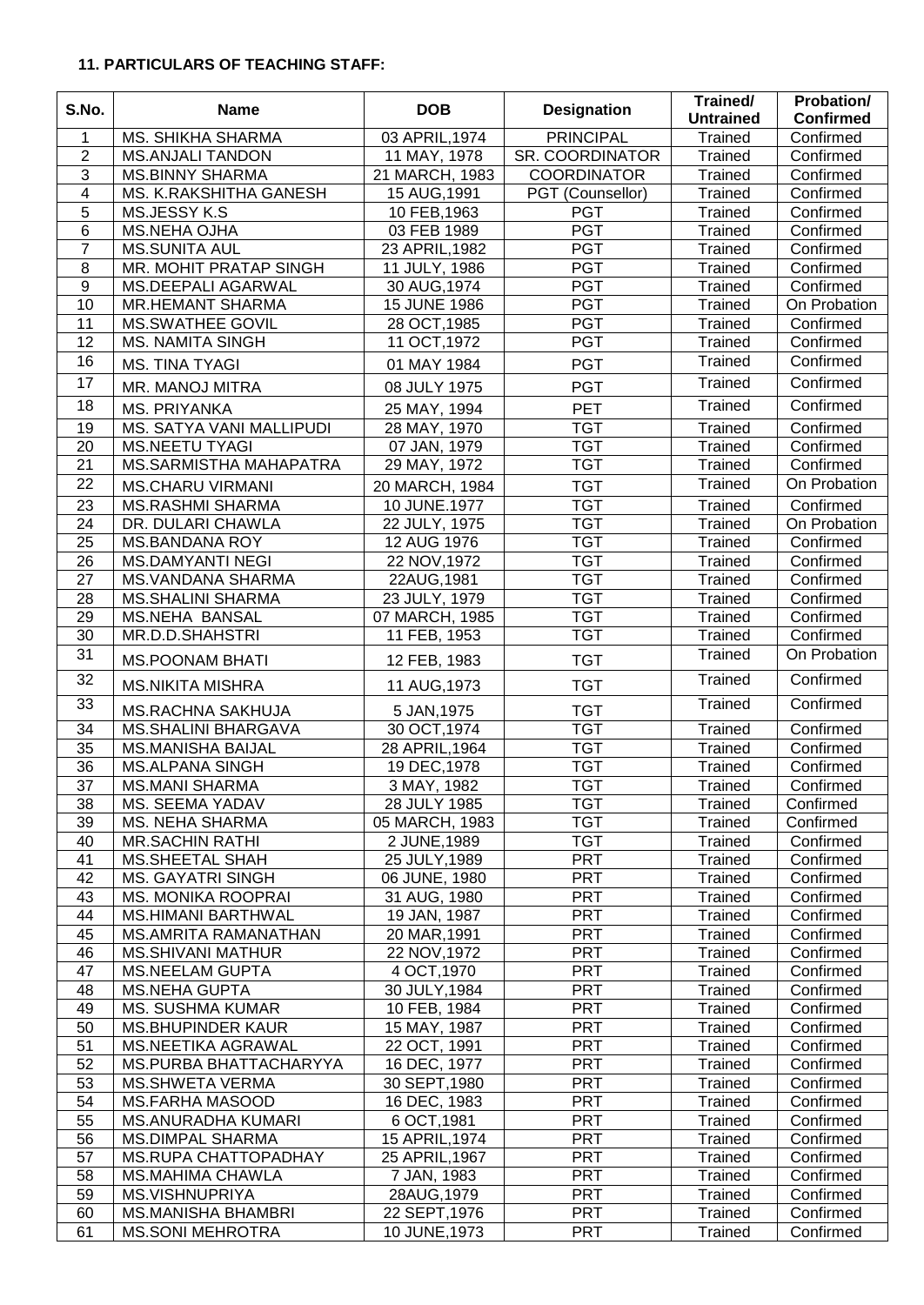| 62                                     | <b>MS.VARSHA DONGRE</b>       | 4-AUG         | <b>PRT</b>       | Trained        | Confirmed |  |  |  |  |
|----------------------------------------|-------------------------------|---------------|------------------|----------------|-----------|--|--|--|--|
| 63                                     | <b>MS.NEELAM KASHYAP</b>      | 31 AUG, 1983  | PRT              | Trained        | Confirmed |  |  |  |  |
| 64                                     | <b>MR.NITIN PAWAR</b>         | 1 OCT, 1988   | PRT              | Trained        | Confirmed |  |  |  |  |
| 65                                     | MR.MUNISH KR. KAUSHAL         | 21 OCT, 1984  | <b>PRT</b>       | Trained        | Confirmed |  |  |  |  |
| 66                                     | <b>MS.SHALINI SOLANKI</b>     | 14 JULY, 1973 | <b>PRT</b>       | Trained        | Confirmed |  |  |  |  |
| 67                                     | MR. VAIBHAV SRIVASTAVA        | 01 JULY, 1993 | PRT              | Trained        | Confirmed |  |  |  |  |
| 68                                     | <b>MS.ANITA SHARMA</b>        | 7 JULY, 1978  | <b>PRT</b>       | Trained        | Confirmed |  |  |  |  |
| 69                                     | <b>MS.KIRAN SINGH</b>         | 01 JULY, 1961 | <b>PRT</b>       | <b>Trained</b> | Confirmed |  |  |  |  |
| 70                                     | MS. ANAMIKA ASATHANA          | 13 SEPT, 1981 | PRT              | <b>Trained</b> | Confirmed |  |  |  |  |
| 71                                     | MS. DONA BASU                 | 20 DEC, 1982  | <b>PRT</b>       | Trained        | Confirmed |  |  |  |  |
| 72                                     | MS. VANDANA KAUL              | 29 SEP, 1973  | <b>PRT</b>       | Trained        | Confirmed |  |  |  |  |
| 73                                     | MS. NEITA JAIN                | 06 NOV, 1971  | <b>PRT</b>       | Trained        | Confirmed |  |  |  |  |
| 74                                     | MS. GEETANJALI KAUSHIK        | 11 OCT, 1974  | <b>PRT</b>       | Trained        | Confirmed |  |  |  |  |
| 75                                     | MS. AKANSHA MEHRA             | 25 AUG, 1987  | <b>PRT</b>       | <b>Trained</b> | Confirmed |  |  |  |  |
| 76                                     | MS. DIVYA JAIN                | 18 JULY, 1981 | <b>PRT</b>       | <b>Trained</b> | Confirmed |  |  |  |  |
| 77                                     | <b>MS. VINEETA RANI</b>       | 26 FEB, 1984  | <b>PRT</b>       | Trained        | Confirmed |  |  |  |  |
| 78                                     | MS. SUSHMA GUPTA              | 10 FEB, 1984  | PRT              | <b>Trained</b> | Confirmed |  |  |  |  |
| 79                                     | MS. SASWATI MAHAPATRA         | 05 MAY, 1985  | <b>PRT</b>       | <b>Trained</b> | Confirmed |  |  |  |  |
| 80                                     | MS. SARGAM BAJAJ              | 24 AUG, 1989  | <b>PRT</b>       | <b>Trained</b> | Confirmed |  |  |  |  |
| 81                                     | <b>MS. NIKITA GANDHI</b>      | 24 FEB, 1985  | PRT              | <b>Trained</b> | Confirmed |  |  |  |  |
| 82                                     | <b>MS. PREETI GUPTA</b>       | 28 AUG, 1975  | <b>NTT</b>       | <b>Trained</b> | Confirmed |  |  |  |  |
| 83                                     | <b>MS.ANU NARANG</b>          | 24 JULY, 1963 | <b>NTT</b>       | <b>Trained</b> | Confirmed |  |  |  |  |
| 84                                     | MS.ANJOO ALI                  | 15 NOV, 1975  | <b>NTT</b>       | <b>Trained</b> | Confirmed |  |  |  |  |
| 85                                     | <b>MS.ASHIMA RAWAT</b>        | 19 JUNE, 1992 | <b>NTT</b>       | Trained        | Confirmed |  |  |  |  |
| 86                                     | <b>MS.SHWETA GUPTA</b>        | 14 NOV, 1969  | <b>NTT</b>       | Trained        | Confirmed |  |  |  |  |
| 87                                     | <b>MS. SURBHI SHARMA</b>      | 24 FEB, 1983  | <b>NTT</b>       | <b>Trained</b> | Confirmed |  |  |  |  |
| 88                                     | <b>MS.NARAYANI ROUTH</b>      | 29 JAN, 1974  | <b>NTT</b>       | Trained        | Confirmed |  |  |  |  |
| 89                                     | MS. ANURADHA DAS              | 16 OCT, 1977  | <b>NTT</b>       | Trained        | Confirmed |  |  |  |  |
| 90                                     | <b>MR.SARVESH KUMAR</b>       | 21 OCT, 1970  | PET              | <b>Trained</b> | Confirmed |  |  |  |  |
| 91                                     | MR. AMAR CHAUHAN              | 17 AUG, 1977  | PET              | <b>Trained</b> | Confirmed |  |  |  |  |
| 92                                     | MR. GAURAV KUMAR              | 11 SEP, 1994  | <b>PET</b>       | <b>Trained</b> | Confirmed |  |  |  |  |
| 93                                     | MR. SANJEEV KUMAR             | 28 MAY, 1989  | <b>PET</b>       | Trained        | Confirmed |  |  |  |  |
| 94                                     | <b>MS.MONA AGARWAL</b>        | 20 FEB, 1972  | <b>LIBRARIAN</b> | <b>Trained</b> | Confirmed |  |  |  |  |
| 95                                     | <b>MS.DIPEETI AHLAWAT</b>     | 16 FEB, 1975  | <b>LIBRARIAN</b> | <b>Trained</b> | Confirmed |  |  |  |  |
| 96                                     | <b>MR.PAWAN KUMAR</b>         | 02 JULY, 1993 | <b>PGT</b>       | <b>Trained</b> | Confirmed |  |  |  |  |
| $\overline{97}$                        | MR. KAPIL CHAUDHARY           | 22 AUG, 1995  | <b>PGT</b>       | <b>Trained</b> | Confirmed |  |  |  |  |
| 98                                     | MS. POONAM                    |               | <b>PGT</b>       | Trained        | Confirmed |  |  |  |  |
| 99                                     | <b>MS. RUCHI</b>              | 16 NOV, 1984  | <b>TGT</b>       | <b>Trained</b> | Confirmed |  |  |  |  |
| 100                                    | <b>MS. DEEPA MITTAL</b>       |               | <b>TGT</b>       | <b>Trained</b> | Confirmed |  |  |  |  |
|                                        |                               |               |                  |                |           |  |  |  |  |
| 12.<br><b>LIBRARY FACILITIES</b><br>02 |                               |               |                  |                |           |  |  |  |  |
|                                        | (i) Size of library in Sq. Ft | 49 x 36       |                  |                |           |  |  |  |  |
|                                        | (ii) No. of Periodicals       | 16            |                  |                |           |  |  |  |  |
|                                        | (iii) No. of Dailies          | 06            |                  |                |           |  |  |  |  |
|                                        | (iv) No. of reference books   |               |                  | 11,500         |           |  |  |  |  |

#### **OTHER VITAL INFORMATION**

| 10th BOARD PASS   | 100/96.6/100  | 12th BOARD PASS     | 97.9/100/100  |
|-------------------|---------------|---------------------|---------------|
| PERCENTAGE        |               | PERCENTAGE          |               |
| (2017/2018/2019)  |               | (2017/2018/2019)    |               |
| NAME OF           | MS. RAKSHITHA | NAME OF             | MS. ANJALI    |
| WELLNESS/ACTIVITY | <b>GANESH</b> | GRIEVANCE/COMPLAINT | <b>TANDON</b> |
| <b>TEACHER</b>    |               | REDRESSAL OFFICER   |               |

**(v) No. of magazines** 16